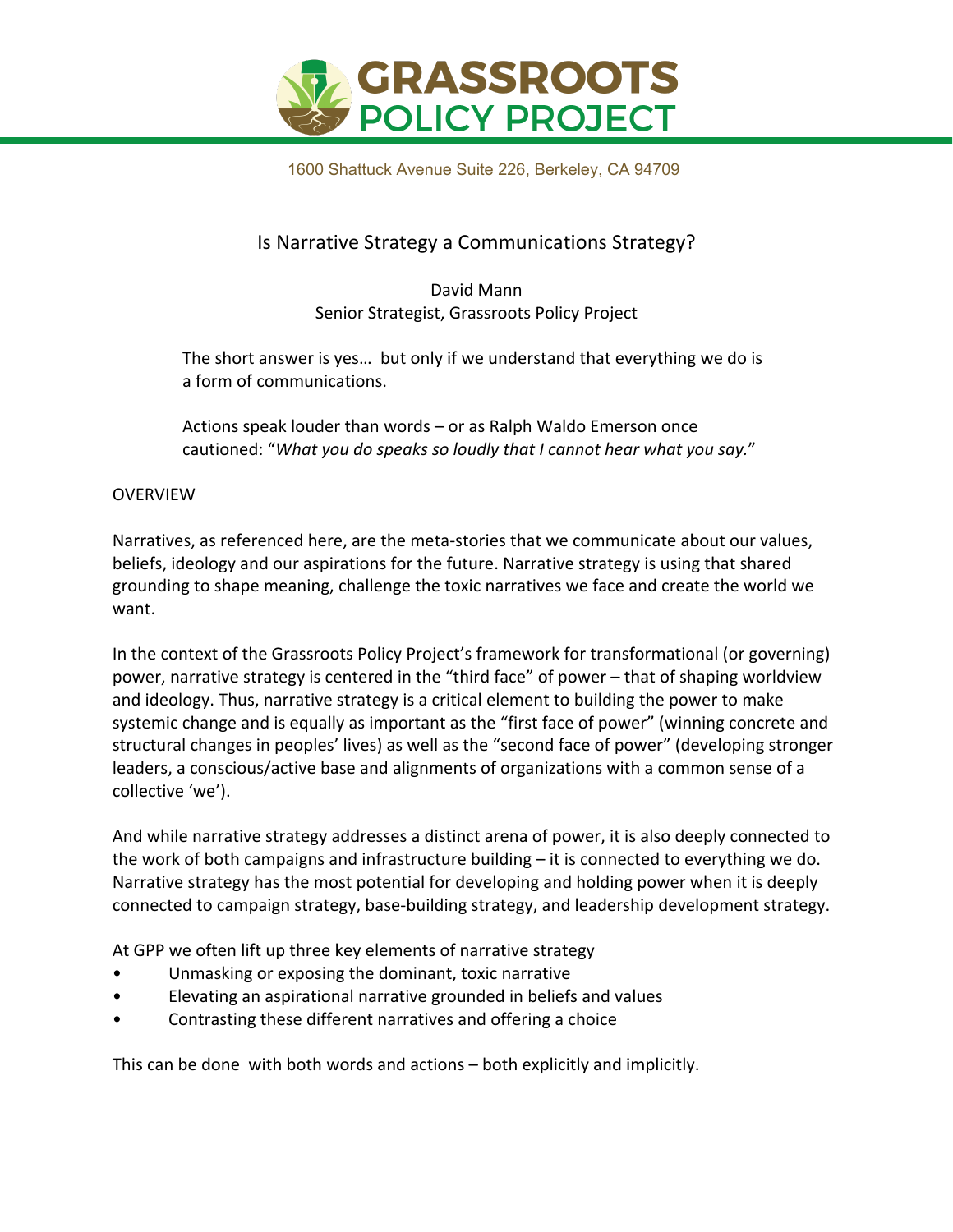#### WORDS DO MATTER

Often communications strategies are designed for various kinds of campaigns (electoral, legislative, legal, direct action). They are designed to improve our chances to win the current campaign. The challenge is that this approach makes it less about strategy and more about deliverables. It is less about shaping thinking and meaning, and more about using arguments and language that we believe will help us win a specific campaign. And it rarely is focused on what the campaigns are we want to run next or how we are linking campaigns together.

One problem with this approach is that communications deliverables (tactics) are often reflective of the dominant narratives that we ultimately have to change. These toxic narratives are insidious and capture our thinking if we aren't diligent. One example is using "consumer protection" when referring to health insurance which reinforces the narrative that health insurance, and health care, is a commodity and thus should remain in the private market. Another is making the "good for business" argument when it comes to work place issues like wages, paid sick time and more. We can be so focused on winning a campaign that we don't realize we are hurting ourselves in the long run – or, at a minimum, missing opportunities to set up future work.

One quick example of how an evolving understanding of communications strategy can shape the work:

- Early work on minimum wage tended to focus how long it has been since the minimum wage was raised and how these workers deserve a raise. Note how this is a very short term approach to messaging.
- This work evolved to begin to couch this in terms of dignity in the work place and that all people are deserving of dignity. You can see how this begins to tap underlying values that can be used in other work-place campaigns.
- The missed opportunity in the work, so far, is to connect our values to the role we want to see OUR government play. Something along the lines of "we've already recognized the need for our government to set a minimum wage because corporations are motivated to drive wages down – that's why the minimum wage exists". This approach begins to link our underlying values to how we want government to promote human dignity vis-à-vis the economy which sets up a larger narrative that is useful on a whole host of campaigns.

A communications narrative strategy defines the themes and messages we want to use grounded in our underlying values and beliefs, with an eye to the future we are trying to create and offering a choice to the audience of each communication. How those themes and messages are delivered through written and verbal communications is also shaped by more than winning the current campaign but by also making future campaigns possible.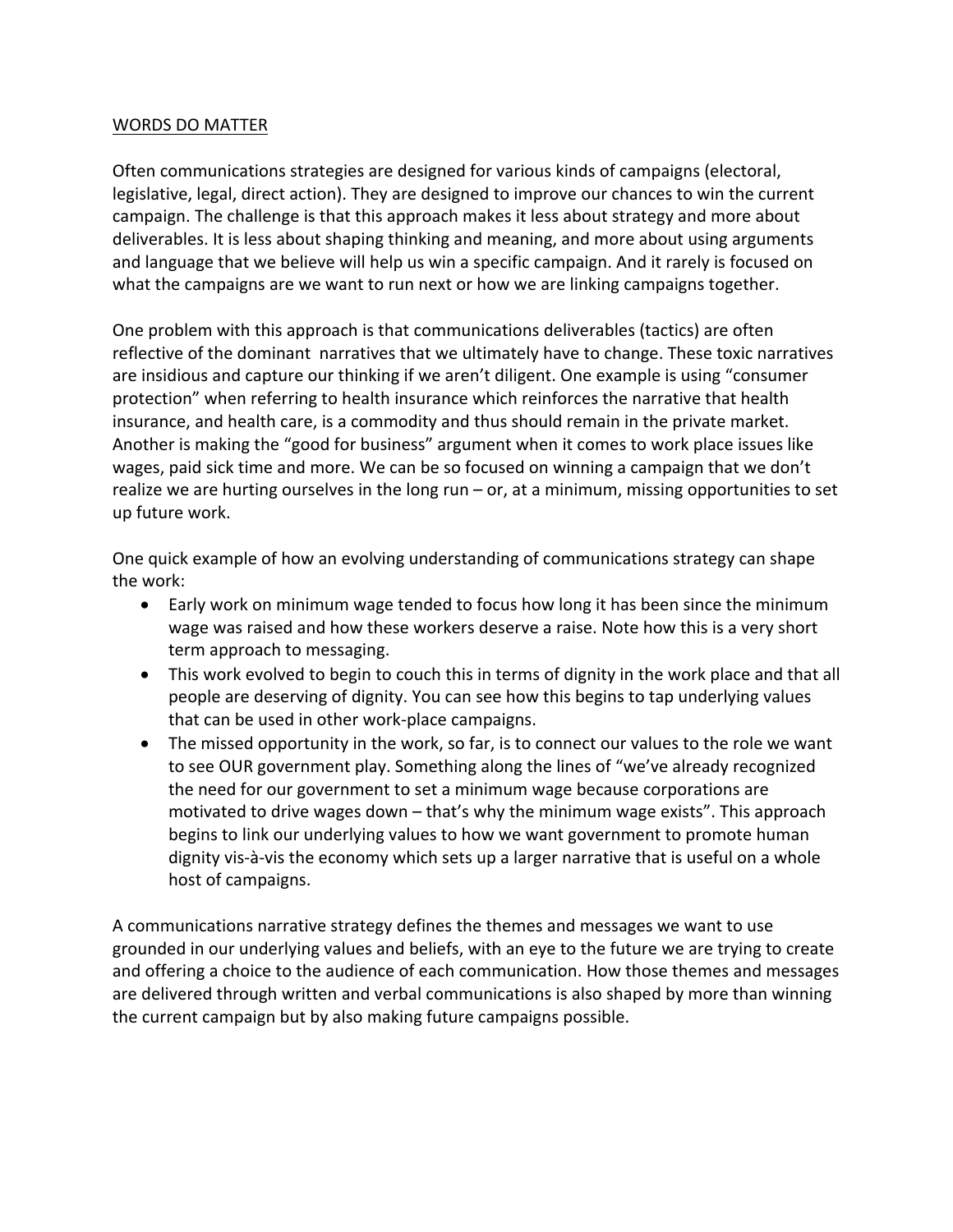#### AND IT'S MORE THAN WORDS

To have an effective and powerful narrative strategy we need to consider all the ways our actions communicate ideas and meaning both internally in our organizations/movements but also externally to those we want to sway - elected officials, voters and more. Failure to integrate our own narrative into everything we do means we can unintentionally send mixed messages. A few quick examples:

- Targeting a corporation or set of corporations to get them to change their behavior is a useful organizing strategy. It sets up a villain (or villains) and provides a focus for people's anger. And, if not done carefully, it can also send a message that these are the "bad apples" and reinforce the idea that the corporate economy, as a whole, is still sound.
- Excluding undocumented immigrants from policy proposals will often increase the chance of passing the policy but it lets stand, and reinforces, the idea that they are less deserving of dignity, less worthy.
- Training leaders to lead primarily from anger can limit the imagination and hopefulness that can arise from also leading with aspirations. It can send the message that "this campaign" will fix the problem which, again, says that overall the systems are working but we just need to tweak them.
- Having good frames and messaging grounded in our values narrative breaks down if member leaders are asked to tell their story without grounding them first as they will often, unintentionally, speak into or out of the dominant narrative.

The point here is that we communicate values and beliefs in everything we do. It happens with the campaigns we pick, how we run the campaigns, how we recruit members, how we develop leaders, the public actions we undertake, the interactions we have with elected officials and more. If we are not intentional about the values and beliefs we are communicating, we can often fall into the same trap as people with the title of communicators and reinforce the toxic narratives – or at least fail to lift up an aspirational narrative.

#### INTEGRATED STRATEGY

**The challenge, then, is to approach all our work with narrative change integrated throughout so there is consistent communication of our values, beliefs and ideology in both words and actions.** Some basic tools and steps to consider include:

- First and foremost, develop a written grounding narrative that expresses core values and beliefs. This grounding narrative is often best if short (one page), is developed by a cross-section of the organization (or alignment of groups), and then serves as an ongoing tool for internal strategy development.
- Examine your current organizing practices to see where you can integrate elements of your grounding narrative. For example, how might you conduct a 1:1 differently? Or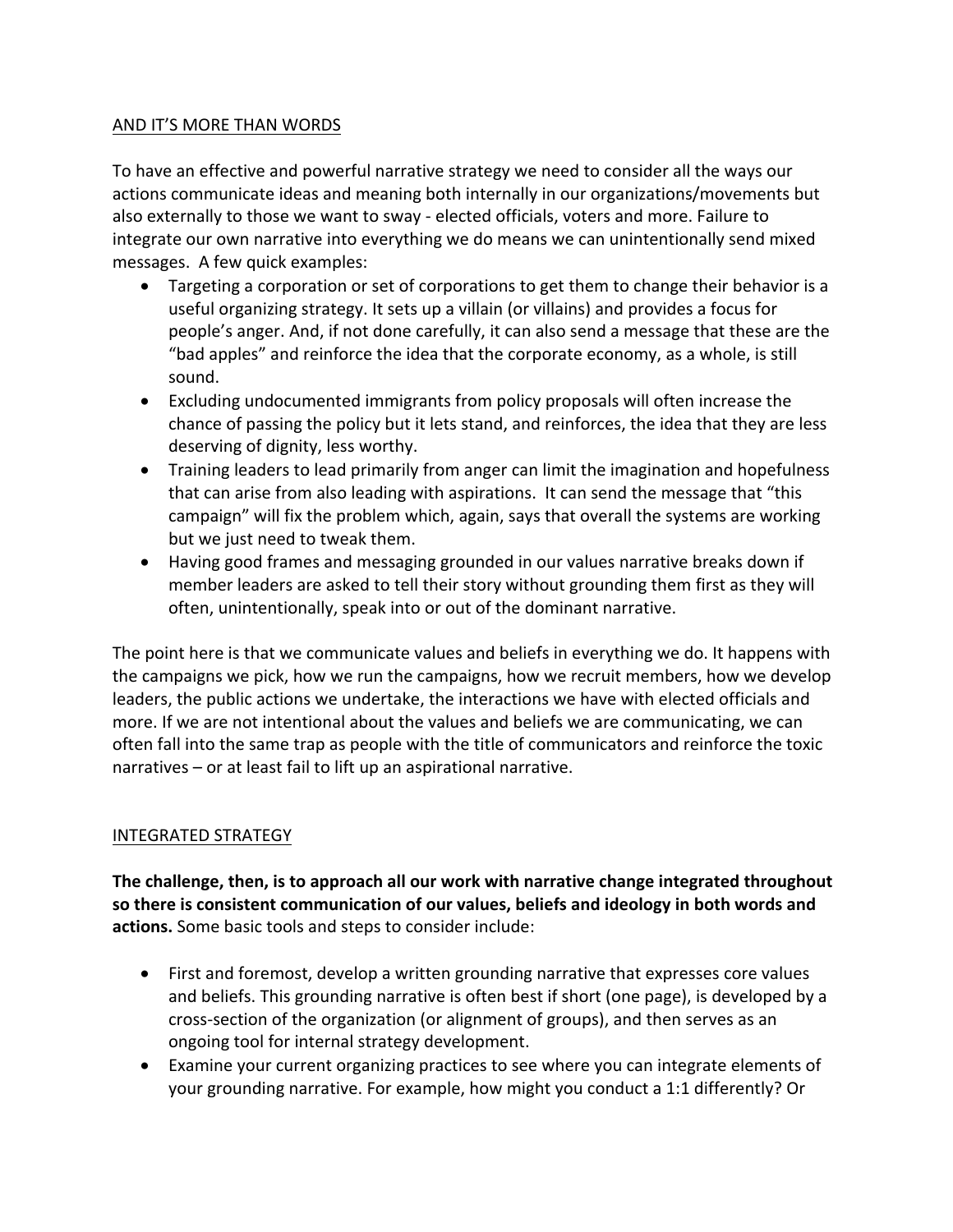how might you introduce yourself in a meeting or train leaders to tell their story in way that is connected to the grounding narrative?

- Use the grounding narrative as a tool in defining what campaigns to take on. Too often we organize from a problem-solution-campaign framework and then try to add messaging on at the end which may or may not be consistent with our grounding narrative. A description of a different framework, a values-centered model for organizing is included at the end. It can help us bake-in the values and aspirations into how we define our campaigns and campaign strategy from the outset.
- For each campaign, or set of campaigns, go through an exercise to develop narrative frames around the campaign. A narrative frame answers the questions:
	- $\circ$  What are the core values being violated and what is the cause of that violation?
	- o How will this campaign eliminate (or reduce) that violation?
	- o What is the aspiration for the future that this campaign achieves, or at least works toward?

Each campaign might have multiple frames and a set of campaigns (or issues) might have some common frames which become themes to tie them together.

• Develop campaign strategy and communications strategy as an integrated strategy from the beginning. For example, organizing might look different when looked at through a lens of narrative strategy versus simply a "win the campaign" strategy. A great example of this was the campaign in Minnesota to defeat the attempt to limit marriage through a constitutional amendment. The decision to ground the campaign marriage is an expression of love, and everyone deserves to have the option to marry the person they love, led to a voter contact strategy that was less focused on persuasion and more focused on a values conversation. This strategy not only defeated the constitutional amendment but built momentum that led to the passage of legislation making "love the law" by recognizing and legalizing same-sex marriage.

#### IN THE END

#### **Narrative strategy is a communications strategy when we recognize that everything we do communicates who we are and what we believe.** And,

- We will not achieve the world we want if we cannot shift and hold the public narratives that shape what is possible.
- We cannot shift and hold public narratives with words alone.
- Only be aligning our actions and our words can we begin to elevate a different understanding or the world, a different sense of the meaning of our lives together, that then offers a competing narrative to the toxic narratives that now limit us.
- When we do this, we increase our power to make change.

*This work is licensed under a Creative Commons Attribution-NonCommercial-ShareAlike 4.0 International License. To view a copy of this license, visit https://creativecommons.org/licenses/by-nc-sa/4.0/ or send a letter to Creative Commons, PO Box 1866, Mountain View, CA 94042, USA.*